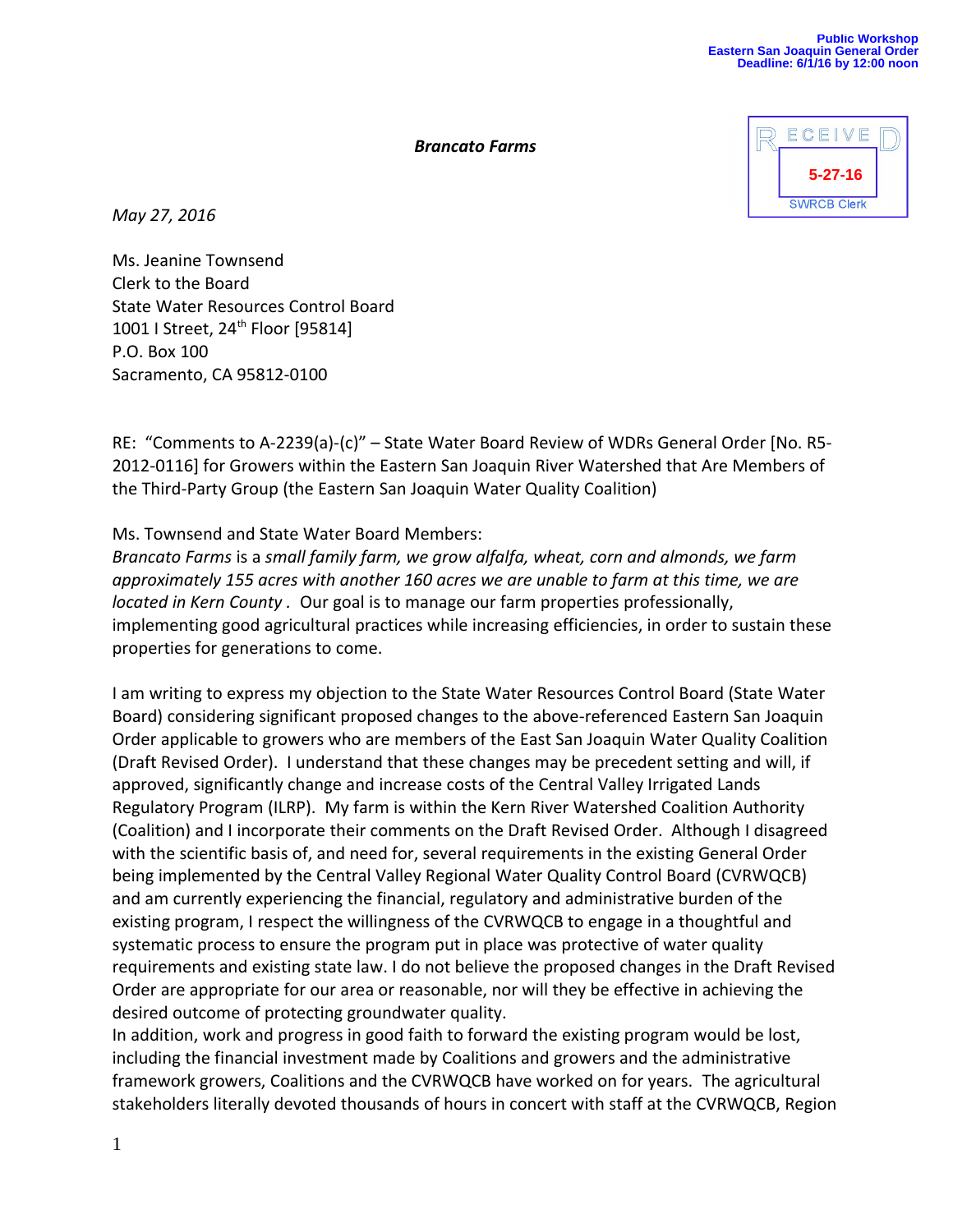5, in developing the current Order. The State Water Board is summarily ignoring all of that time and effort and dismissing the collaborative working relationship that was initiated. Changing the ILRP at this time is not only unnecessary but will be counterproductive.

I specifically object to the following:

- Expansion of reporting to include having to provide to the state, for deposit into a public website, field-level data and location information regarding my farming operation. I believe mandating the disclosure of sensitive farming data at a field level for deposit into a public database is unnecessary, unreasonable and potentially unlawful. I also believe that the Coalition plays an important role in the ILRP, and the proposed changes fail to encourage and may discourage grower participation in the Coalition.
- Requiring growers to sample all domestic wells on lands covered by the ILRP, reporting results to users and on a public website:This is a domestic well issue, and an inappropriate requirement for an "irrigated lands" regulatory program. This is an important issue, but it should be addressed in a more comprehensive program specifically designed to address domestic well issues, which includes funding mechanisms. Also, it seems this is a landlord-tenant issue.
- Elimination of vulnerability designations, expanding certification and reporting requirements to all growers in all areas. I currently work diligently to meet the extensive regulatory requirements (Pesticide certification/Food Safety/etc.) for my farming operation. These are regulatory burdens that are already broadly applied to many or all growers. The addition of significantly more and costly reporting across all growers is an undue burden. Growers and their coalitions should be able to focus their efforts in the highest priority areas, as outlined in technical work that has already been accomplished and paid for by the Coalition.
- **Expansion of Nitrogen Management Plan to Include Irrigation Information & N** Removed Calculations within 3 years. I reject the use of a ratio (A/R) where R has not been adequately researched and which will cost far more than we are able to provide with grower fees to research and develop in the short time provided for crops that cover 95% of all acres by 2019 and 99% of all acres by 2021.

These proposed changes will add direct costs to my operation and will also inevitably lead to substantially increased coalition costs and state regulatory fees, resulting in significant financial burden which would not allow me to farm as efficiently or effectively. I do not believe the information requested is necessary for the ILRP and believe it will only put my operation in jeopardy (including subjecting my farm to environmental nuisance lawsuits). Overburdening farms with unnecessary regulatory costs and obstacles is particularly problematic and may cause me to fallow ground or go out of business. Growers compete on a worldwide market and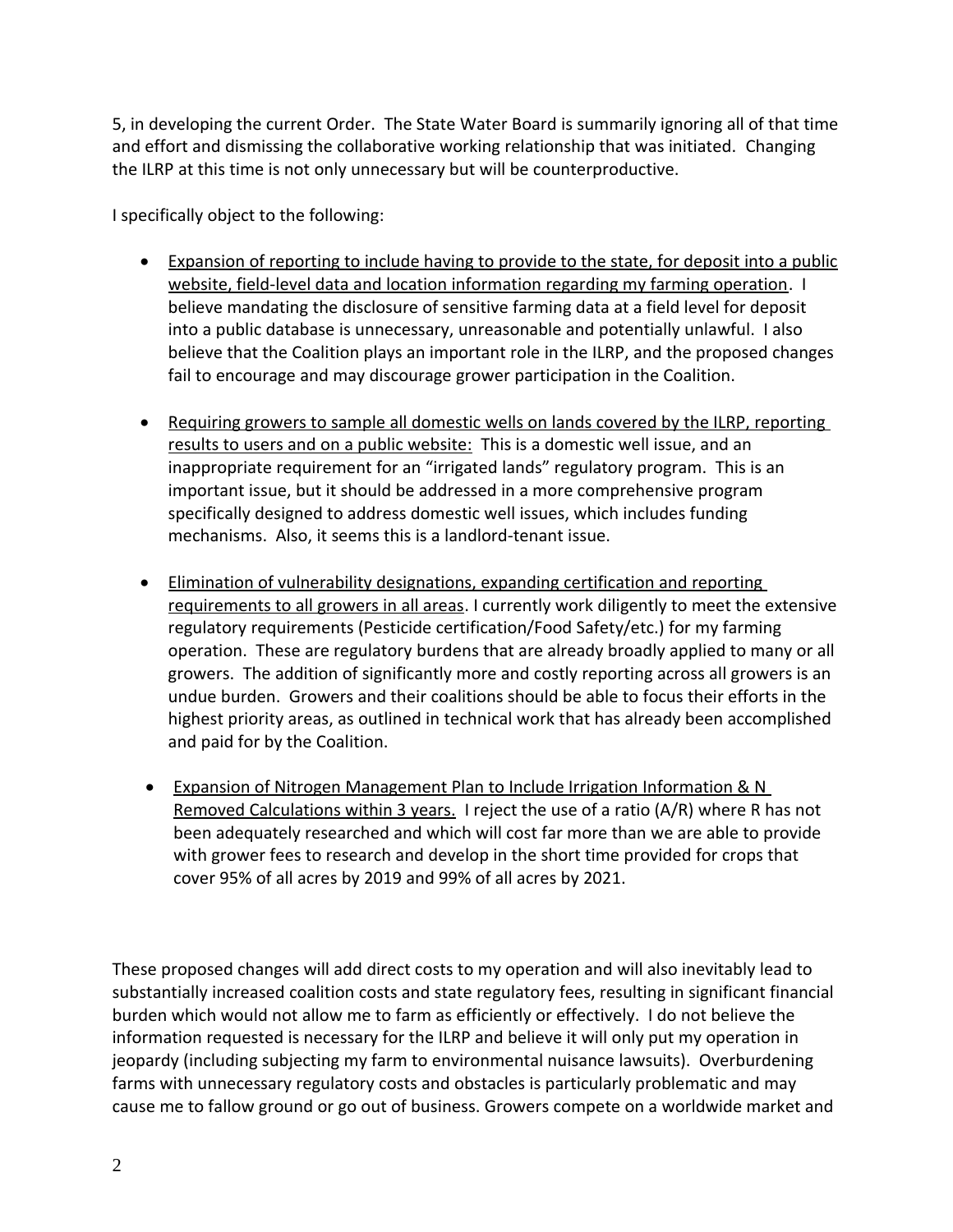cannot simply pass on increased costs to consumers of farm products. I already struggle with increased costs of other programs and reduced commodity prices, and future programs such as the Sustainable Groundwater Management Act (SGMA) will likely only make it more difficult to continue to be viable.

We Brancato Farms in order to conserve water on our operation have put in pipelines, leveled all our farm land and use drip irrigation were possible, our family levels our fields about every 4 to 5 years in order to maintain the efficiency, where possible we have a return system to capture the tail water and reuse it on the same field at no time does irrigated water leave our field, all fertilizer application are done by professionals at the recommendation of our PCA, in our almond field we only apply what is recommended by UC Davis as to the amount of water needed to grown the crop, unlike the city and state I see water run off on a daily basis the city and state either put too much water on vegetation or not enough and then the plants die for lack of water, each time I see the water being wasted IE running down the street and into the gutters I have called the water company I have made numerous calls to the water agencies informing them of broken water lines and sprinklers, if I were to irrigate in the manner that the city of Bakersfield or the state of California does I would be out of business due to costs and fines from violations.

- 1. Why is this moving so fast? It has taken 25 years to fix lake Isabella dam in Kern county and it will take another 5 to 10 before it is completed.
- 2. In December of 2012 this agency had a meeting at the double tree inn, in Bakersfield at that time we were told that this was not going to be a mandate that all your department wanted was to gather information to help the farmer and that only suggestions would be made. What happened to that?
- 3. How much money per acre is this department going to suggest, then demand and take??
- 4. What is this department going to do about the nitrates that are flushed into the sewer system from all the waste water that consumers use on a daily basis? in the state?
- 5. The coalition has given this department information that has been rejected why?
- 6. Manure from dairies have turned poor ground around and made it productive which is needed as the urban development has consumed productive ground.

As a grower in Kern County, I focus my attention everyday on sustainable practices seeking to protect employees and the environment while maintaining efficient operations. I take pride in the conservation and efficient use of water, fertilizers and other products required to grow a crop. It is frustrating to see additional financial burden associated with unreasonable regulatory oversight and compliance further compromising agriculture's ability to compete in a global marketplace.